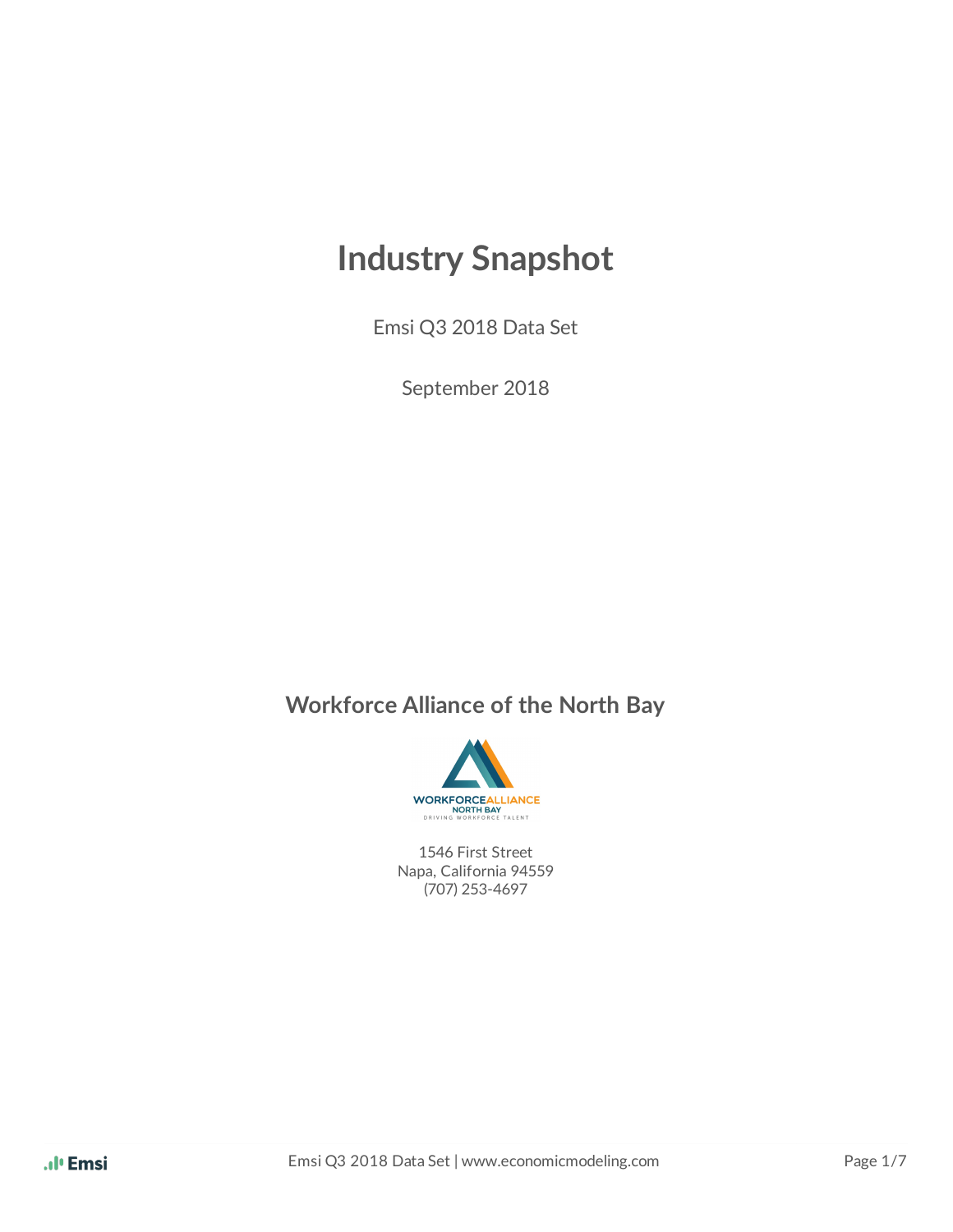## **Parameters**

#### **Industries**

| Code | Description                       |
|------|-----------------------------------|
| 62   | Health Care and Social Assistance |

## **Regions**

| Code | Description          |
|------|----------------------|
| 6033 | Lake County, CA      |
| 6041 | Marin County, CA     |
| 6045 | Mendocino County, CA |
| 6055 | Napa County, CA      |

#### **Timeframe**

2017 - 2019

#### **Datarun**

2018.3 – QCEW Employees, Non-QCEW Employees, and Self-Employed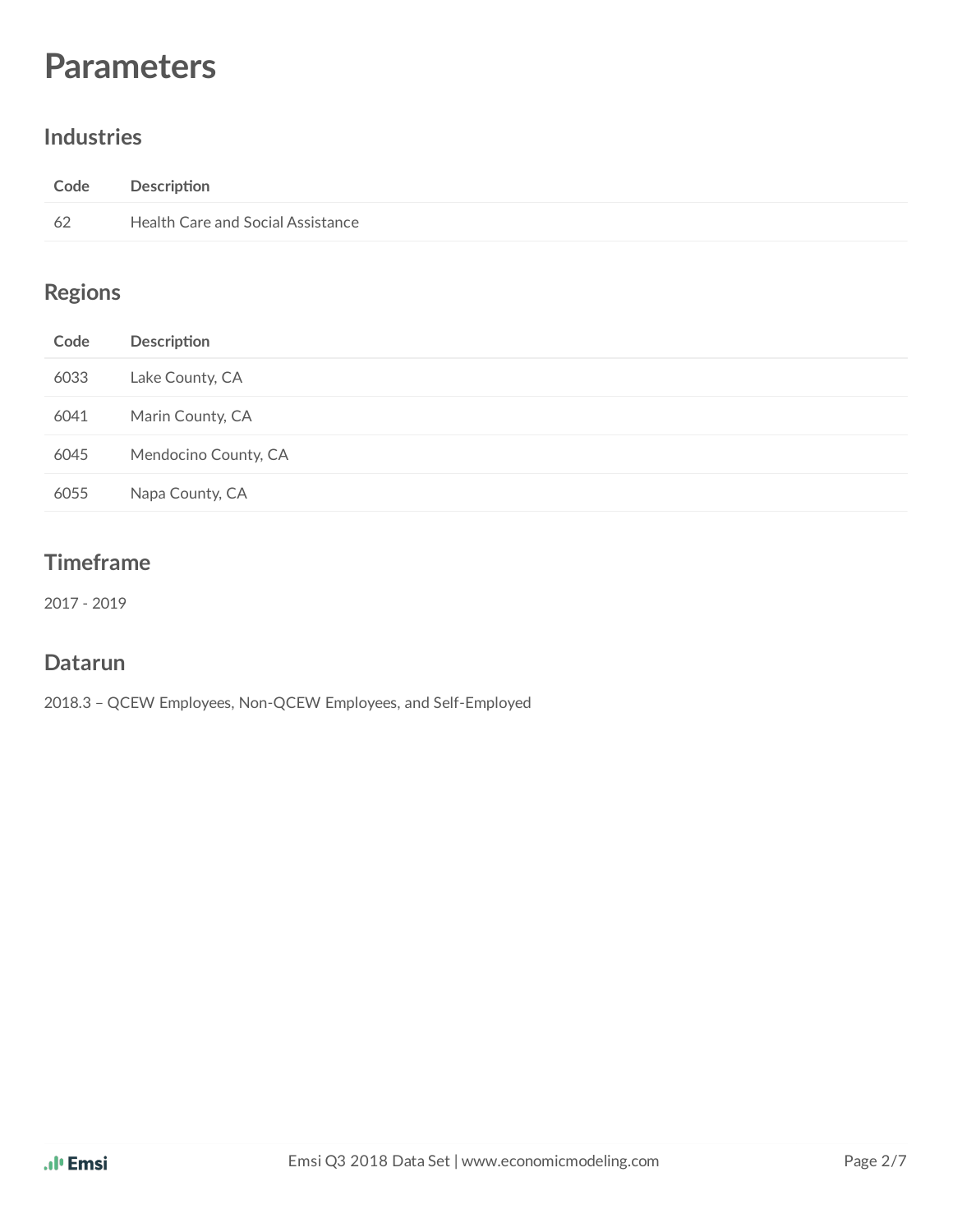## **Industry Summary for Health Care and Social Assistance**

| 38.119                    | $+7.0\%$             | \$60,928                     |
|---------------------------|----------------------|------------------------------|
| Jobs (2017)               | % Change (2017-2019) | Avg. Earnings Per Job (2017) |
| 7% above National average | Nation: +6.3%        | Nation: \$58,701             |
|                           |                      |                              |

#### **Industry Detail**

| Payrolled Business Locations (2017) | 7.662                      |
|-------------------------------------|----------------------------|
| Jobs Multiplier                     | Only Available for 6-Digit |
| Unemployed (4/2018)                 | 596                        |

## **Regional Trends**



| Region            | 2017 Jobs  | 2019 Jobs  | Change    | %<br>Change |
|-------------------|------------|------------|-----------|-------------|
| Region            | 38,119     | 40,797     | 2.678     | 7.0%        |
| State             | 2,411,139  | 2,622,222  | 211,083   | 8.8%        |
| <b>Nation</b>     | 20,328,176 | 21,600,017 | 1,271,841 | 6.3%        |
| Solano County, CA | 25,110     | 27,112     | 2.002     | 8.0%        |
|                   |            |            |           |             |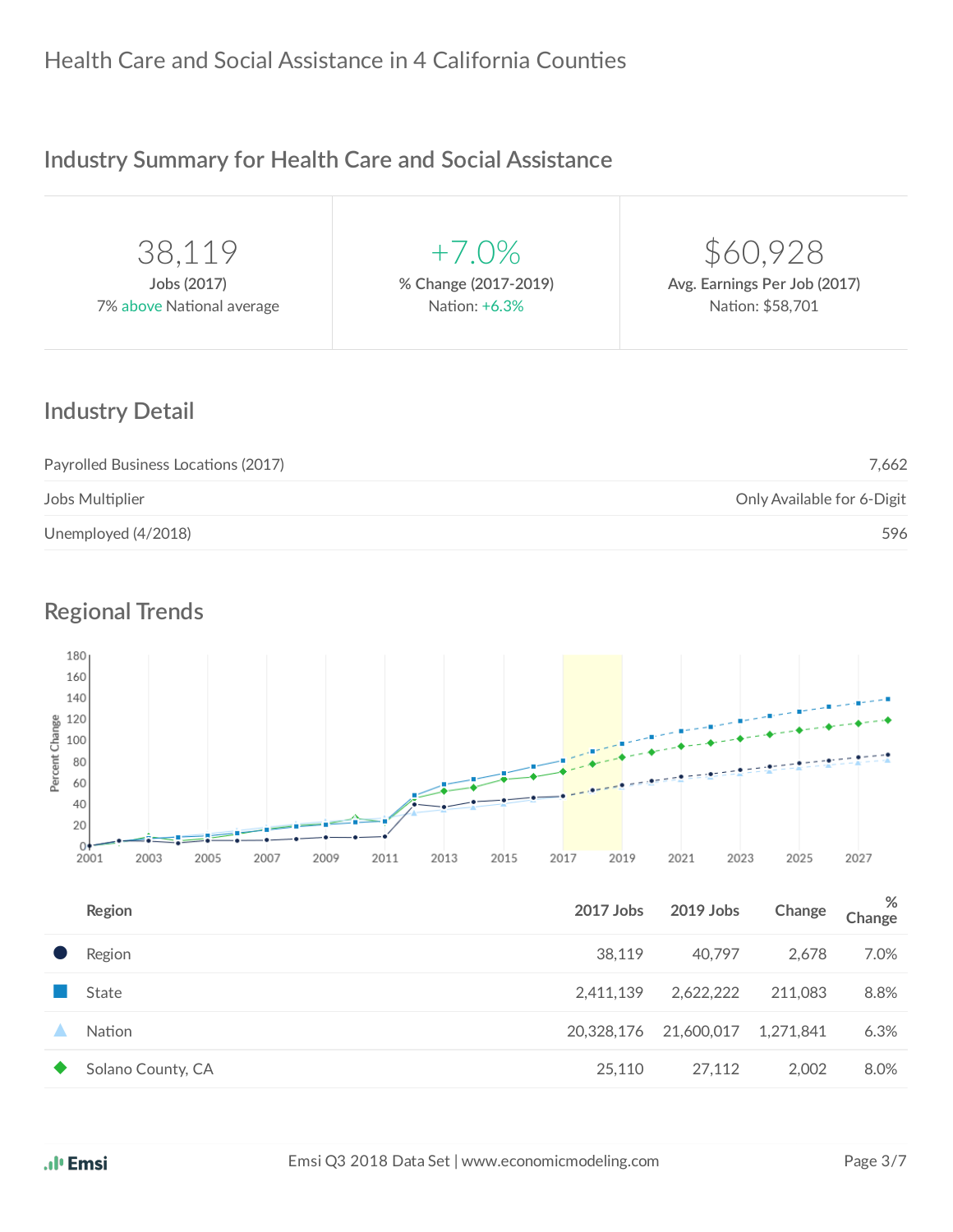## **Occupations Employed by this Industry**

| Description                | Employed in<br>Industry<br>(2017) | % of Total Jobs<br>in Industry<br>(2017) |
|----------------------------|-----------------------------------|------------------------------------------|
| Personal Care Aides        | 7,595                             | 19.9%                                    |
| <b>Registered Nurses</b>   | 3,380                             | 8.9%                                     |
| <b>Nursing Assistants</b>  | 1,276                             | 3.3%                                     |
| <b>Medical Secretaries</b> | 1,044                             | 2.7%                                     |
| <b>Medical Assistants</b>  | 1,026                             | 2.7%                                     |

## **Industry Gender Breakdown**

| Gender  | 2017 Jobs 2017<br>Percent |          |  |
|---------|---------------------------|----------|--|
| Males   | 9,995                     | $26.2\%$ |  |
| Females | 28,124                    | 73.8%    |  |
|         |                           |          |  |

## **Industry Age Breakdown**

|                | Age       | 2017 Jobs | 2017<br>Percent |                                                                                                                       |
|----------------|-----------|-----------|-----------------|-----------------------------------------------------------------------------------------------------------------------|
|                | $14 - 18$ | 195       | 0.5%            | - 1                                                                                                                   |
|                | 19-24     | 2,585     | $6.8\%$         |                                                                                                                       |
| $\blacksquare$ | $25 - 34$ | 7,348     | 19.3%           |                                                                                                                       |
|                | $35 - 44$ | 7,934     | 20.8%           | <b>Contract Contract Contract Contract Contract Contract Contract Contract Contract Contract Contract Contract Co</b> |
|                | 45-54     | 8,354     | 21.9%           | <b>Contract Contract Contract Contract Contract Contract Contract Contract Contract Contract Contract Contract Co</b> |
| $\bullet$      | 55-64     | 7,995     | 21.0%           |                                                                                                                       |
|                | $65+$     | 3,709     | 9.7%            | - 1                                                                                                                   |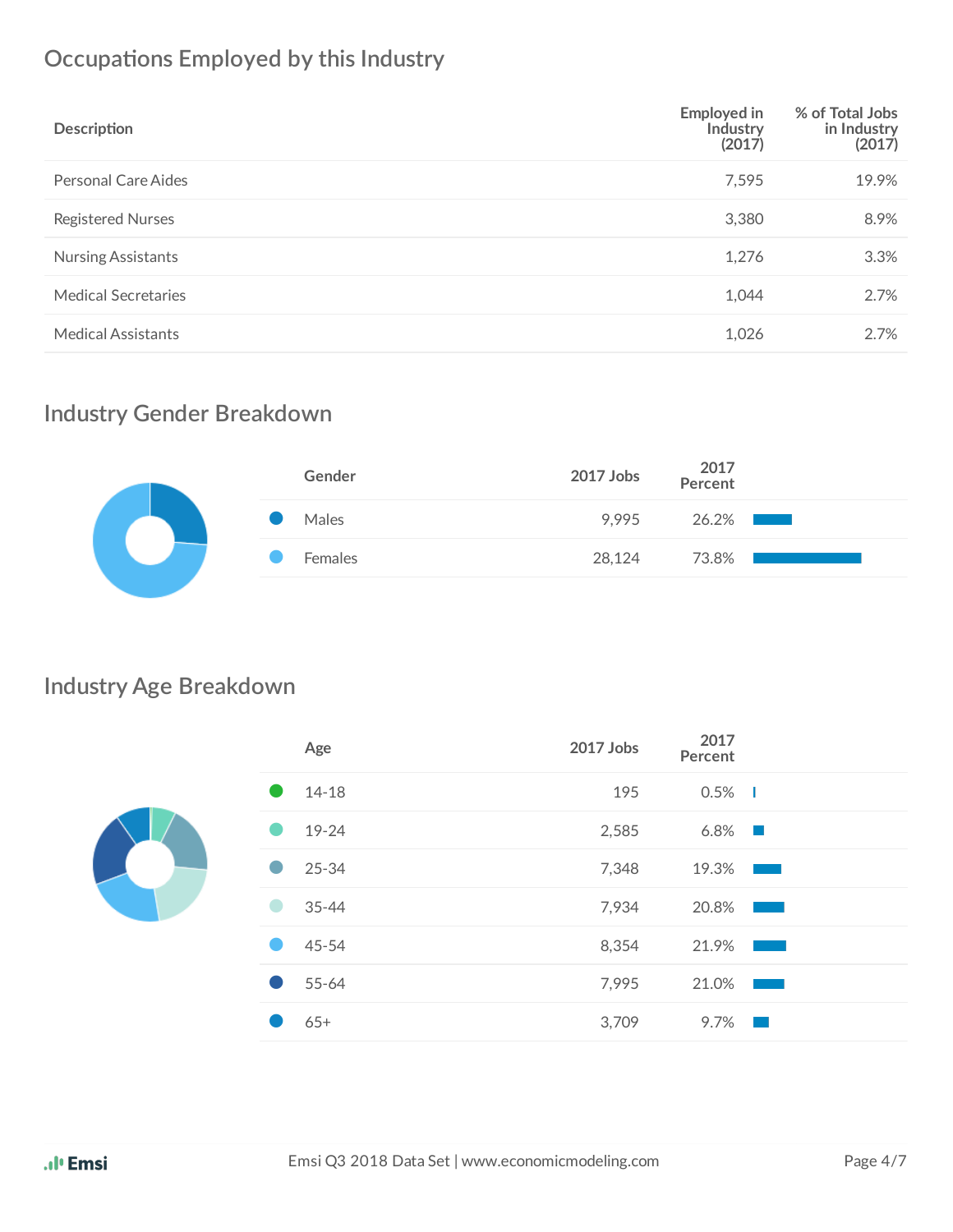## **Industry Race/Ethnicity Breakdown**

| Race/Ethnicity                               | 2017 Jobs | 2017<br>Percent |  |
|----------------------------------------------|-----------|-----------------|--|
| White                                        | 20,747    | 54.4%           |  |
| Hispanic or Latino                           | 8,377     | 22.0%           |  |
| Asian                                        | 4,917     | 12.9%           |  |
| <b>Black or African American</b>             | 2,604     | 6.8%            |  |
| Two or More Races                            | 957       | $2.5\%$         |  |
| American Indian or Alaska Native             | 342       | 0.9%<br>- 1     |  |
| Native Hawaiian or Other Pacific<br>Islander | 176       | 0.5%<br>п.      |  |

## **Industry Requirements**

| <b>Purchases from</b>                                          | <b>In-region Purchases</b> | <b>Imported Purchases</b> | <b>Total Purchases</b> |
|----------------------------------------------------------------|----------------------------|---------------------------|------------------------|
| Corporate, Subsidiary, and Regional Managing Offices           | \$14,554,139               | \$79,097,236              | \$93,651,375           |
| Lessors of Residential Buildings and Dwellings                 | \$79,672,767               | \$8,821,367               | \$88,494,134           |
| Offices of Real Estate Agents and Brokers                      | \$75,927,448               | \$263,290                 | \$76,190,738           |
| Direct Property and Casualty Insurance Carriers                | \$21,395,692               | \$37,997,717              | \$59,393,409           |
| Lessors of Nonresidential Buildings (except<br>Miniwarehouses) | \$41,916,969               | \$11,287,789              | \$53,204,758           |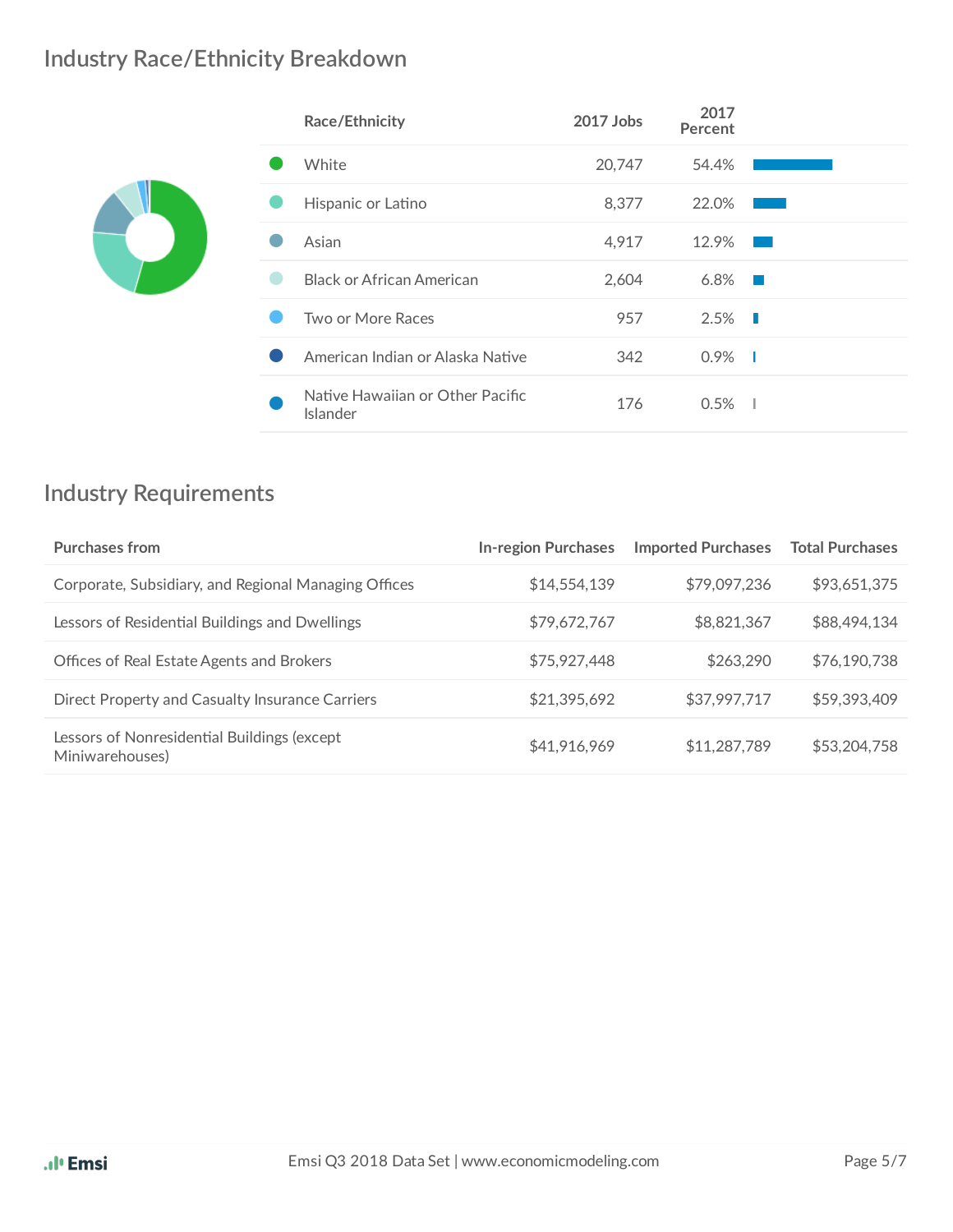## **Top Regional Businesses**

| <b>Business Name</b>                          | <b>Industry Name</b>                                                   | <b>Business Size</b> |
|-----------------------------------------------|------------------------------------------------------------------------|----------------------|
| Napa State Hospital                           | General Medical and<br><b>Surgical Hospitals</b><br>(622110)           | 2,178                |
| Kaiser Permanente San Rafael Medical Center   | Offices of All Other<br>Miscellaneous Health<br>Practitioners (621399) | 1,500                |
| Queen Of The Valley Hospital Physical Therapy | General Medical and<br><b>Surgical Hospitals</b><br>(622110)           | 1,320                |
| Queen Of The Valley Laboratory                | Medical Laboratories<br>(621511)                                       | 1,320                |
| Queen Of The Valley Medical Center            | General Medical and<br>Surgical Hospitals<br>(622110)                  | 1,059                |

Business Data by DatabaseUSA.com is third-party data provided by Emsi to its customers as a convenience, and Emsi does not endorse or warrant its *accuracy or consistency with other published Emsi data.*